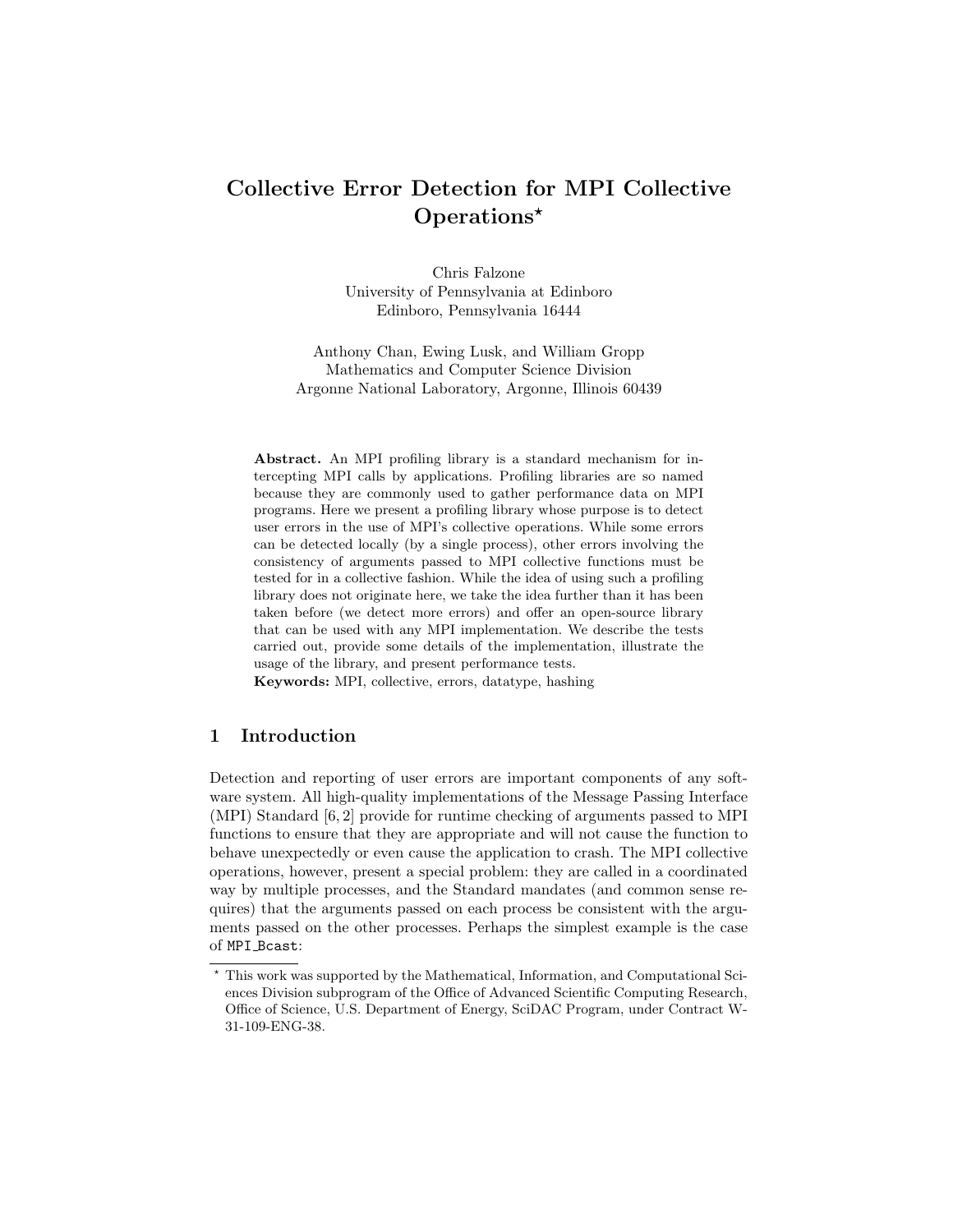#### MPI\_Bcast(buff, count, datatype, root, communicator)

in which each process must pass the same value for root. In this case, "consistent" means "identical," but more complex types of consistency exist. No single process by itself can detect inconsistency; the error check itself must be a collective operation.

Fortunately, the MPI profiling interface allows one to intercept MPI calls and carry out such a collective check before carrying out the "real" collective operation specified by the application. In the case of an error, the error can be reported in the way specified by the MPI Standard, still independently of the underlying MPI implementation, and without access to its source code.

The profiling library we describe here is freely available as part of the MPICH2 MPI-2 implementation [4]. Since the library is implemented entirely as an MPI profiling library, however, it can be used with any MPI implementation. For example, we have tested it with the IBM MPI implementation for Blue Gene/L  $[1]$ .

The idea of using the MPI profiling library for this purpose was first presented by Jesper Träff and Josef Worringen in  $[7]$ , where they describe the error-checking approach taken in the NEC MPI implementation, in which even local checks are done in the profiling library, some collective checks are done portably in a profiling library as we describe here, and some are done by making NEC-specific calls into the proprietary MPI implementation layer. The datatype consistency check in [7] is only partial, however; the sizes of communication buffers are checked, but not the details of the datatype arguments, where there is considerable room for user error. Moreover, the consistency requirements are not on the datatypes themselves, but on the datatype signatures; we say more about this in Section 3.1.

To address this area, we use a "datatype signature hashing" mechanism, devised by William Gropp in [3]. He describes there a family of algorithms that can be used to assign a small amount of data to an MPI datatype signature in such a way that only small messages need to be sent in order to catch most user errors involving datatype arguments to MPI collective functions. In this paper we describe a specific implementation of datatype signature hashing and present an MPI profiling library that uses datatype signature hashing to carry out more thorough error checking than is done in [7]. Since extra work (to calculate the hash) is involved, we also present some simple performance measurements, although one can of course use this profiling library just during application development and remove it for production use.

In Section 2 we describe the nature and scope of the error checks we carry out and compare our approach with that in [7]. Section 3 lays out details of our implementation, including our implementation of the hashing algorithm given in [3]; we also present example output. In Section 4 we present some performance measurements. Section 5 summarizes the work and describes future directions.

# 2 Scope of Checks

In this section we describe the error checking carried out by our profiling library. We give definitions of each check and provide a table associating the checks made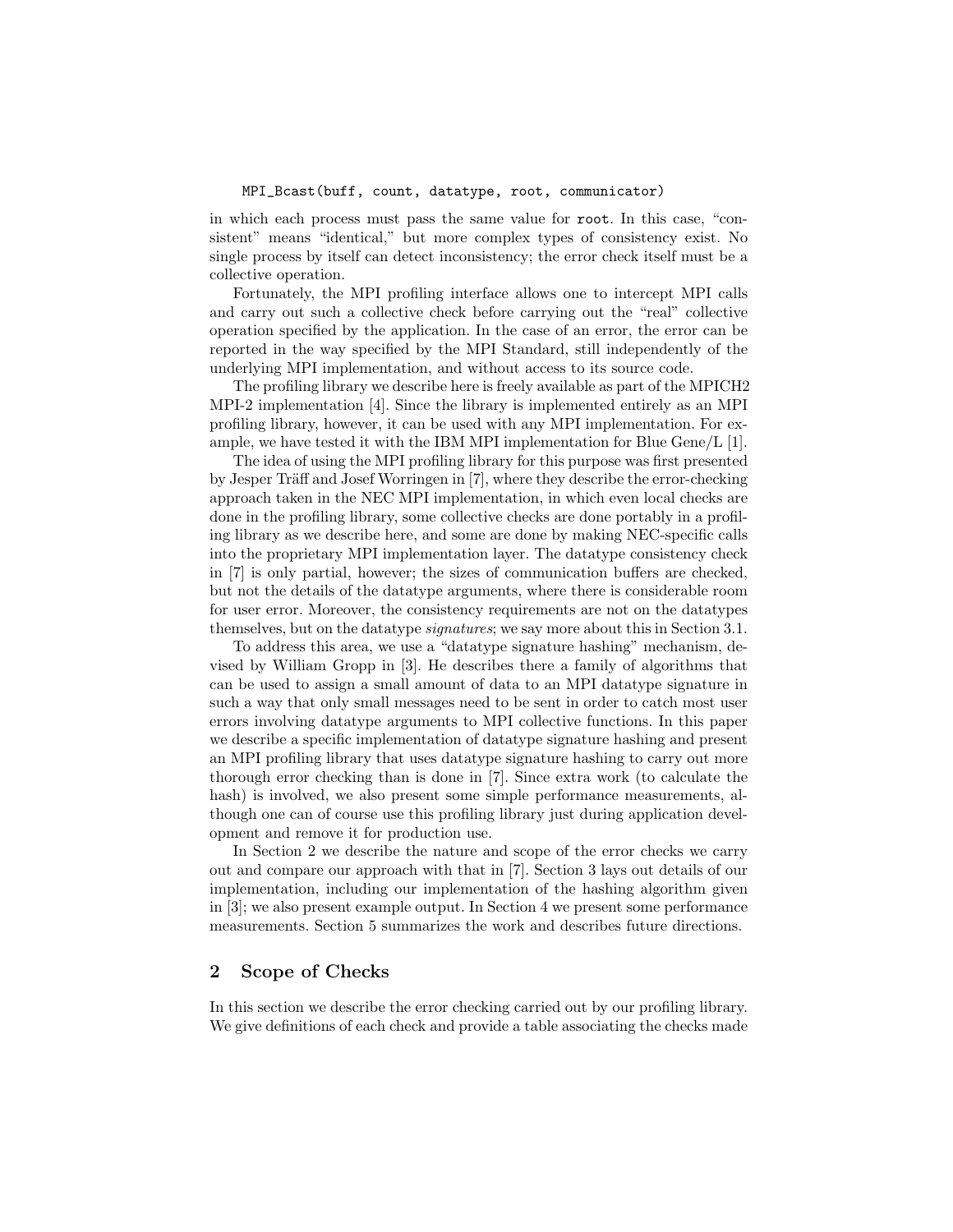on the arguments of each collective MPI function with that function. We also compare our collective error checking with that described in [7].

### 2.1 Definitions of Checks

The error checks for each MPI(-2) collective function are shown in Table 1. The following checks are made:

- call checks that all processes in the communicator have called the same collective function in a given event, thus guarding against the error of calling MPI Reduce on some processes, for example, and MPI Allreduce on others.
- root means that the same argument was passed for the root argument on all processes.
- datatype refers to datatype signature consistency. This is explained further in Section 3.1.
- MPI IN PLACE means that every processes either did or did not provide MPI\_IN\_PLACE instead of a buffer.
- op checks operation consistency, for collective operations that include computations. For example, each process in a call to MPI Reduce must provide the same operation.
- local leader and tag test consistency of the local leader and tag arguments. They are used only for MPI\_Intercomm\_create.

high/low tests consistency of the high argument. It is used only for MPI Intercomm merge. dims checks for dims consistency across the communicator.

- graph tests the consistency of the graph supplied by the arguments to MPI Graph create and MPI Graph map.
- amode tests for amode consistency across the communicator for the function MPI\_File\_open.

size, datarep, and flag verify consistency on these arguments, respectively. etype is an additional datatype signature check for MPI file operations.

order checks for the collective file read and write functions, therefore ensuring the proper order of the operations. According to the MPI Standard [2], a begin operation must follow an end operation, with no other collective file functions in between.

#### 2.2 Comparison with Previous Work

This work can be viewed as an extension of the NEC implementation of collective error checking via a profiling library presented in [7]. The largest difference between that work and this is that we incorporate the datatype signature hashing mechanism described in Section 3, which makes this paper also an extension of [3], where the hashing mechanism is described but not implemented. In the NEC implementation, only message lengths, rather than datatype signatures, are checked. We do not check length consistency since it would be incorrect to do so in a heterogeneous environment. We also implement our library as a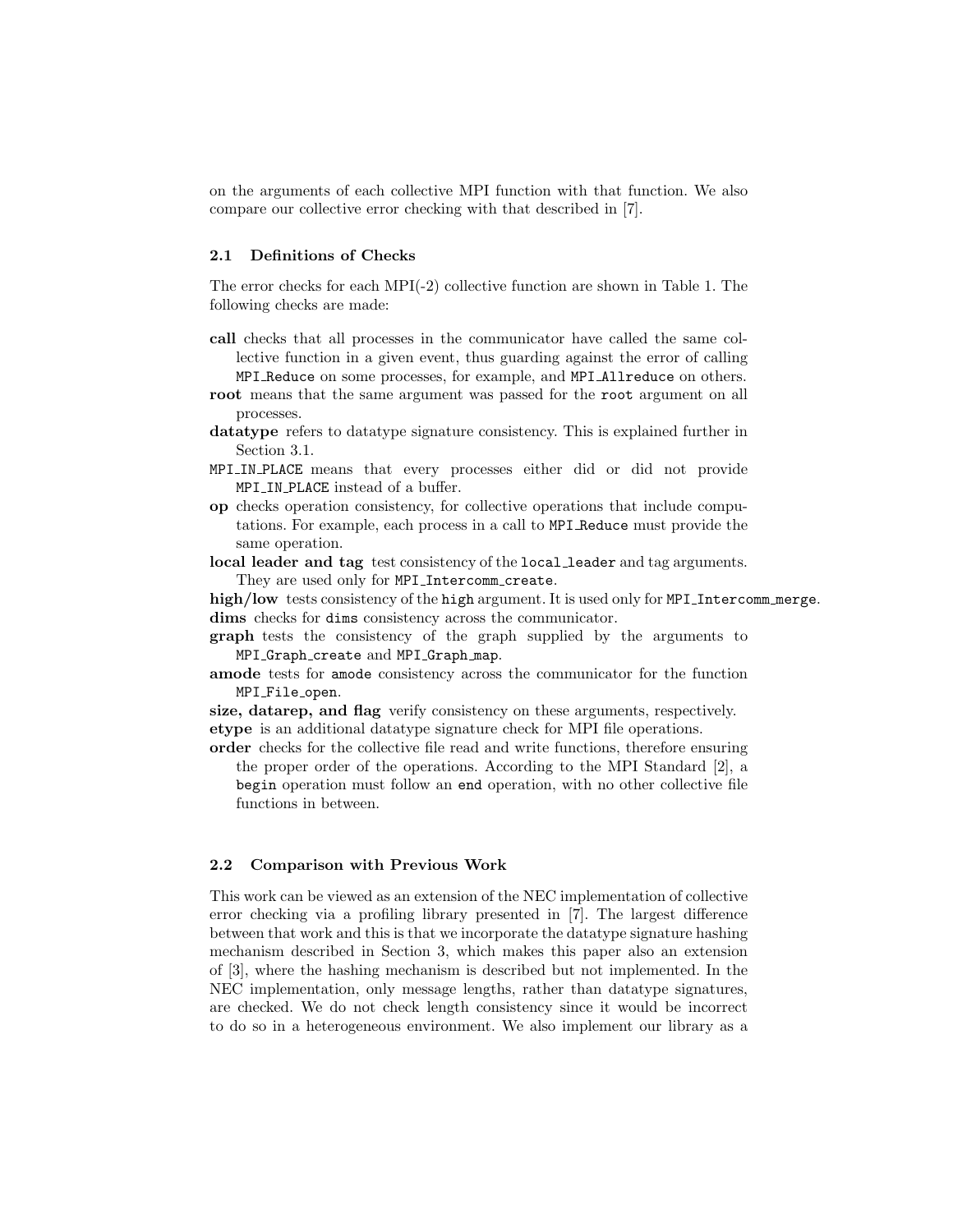| MPI_Barrier                                                                            | call                             |
|----------------------------------------------------------------------------------------|----------------------------------|
| MPI_Bcast                                                                              | call, root, datatype             |
| MPI_Gather                                                                             | call, root, datatype             |
| MPI_Gatherv                                                                            | call, root, datatype             |
| MPI_Scatter                                                                            | call, root, datatype             |
| MPI_Scatterv                                                                           | call, root, datatype             |
| MPI_Allgather                                                                          | call, datatype, MPI_IN_PLACE     |
| MPI_Allgatherv                                                                         | call, datatype, MPI_IN_PLACE     |
| MPI_Alltoall                                                                           | call, datatype                   |
| MPI_Alltoallw                                                                          | call, datatype                   |
| MPI_Alltoallv                                                                          | call, datatype                   |
| MPI_Reduce                                                                             | call, datatype, op               |
| MPI_AllReduce                                                                          | call, datatype, op, MPI_IN_PLACE |
| ${\tt MPI\_Reduce\_scatter}$                                                           | call, datatype, op, MPI_IN_PLACE |
| MPI_Scan                                                                               | call, datatype, op               |
| MPI_Exscan                                                                             | call, datatype, op               |
| MPI_Comm_dup                                                                           | call                             |
| MPI_Comm_create                                                                        | call                             |
| MPI_Comm_split                                                                         | call                             |
| MPI_Intercomm_create                                                                   | call, local leader, tag          |
| MPI_Intercomm_merge                                                                    | call, high/low                   |
| MPI_Carte_create                                                                       | call, dims                       |
| MPI_Carte_map                                                                          | call, dims                       |
| MPI_Graph_create                                                                       | call, graph                      |
| MPI_Graph_map                                                                          | call, graph                      |
| MPI_Comm_spawn                                                                         | call, root                       |
| MPI_Comm_spawn_multiple                                                                | call, root                       |
| MPI_Comm_connect                                                                       | call, root                       |
| MPI_Comm_disconnect                                                                    | call                             |
| MPI_Win_create                                                                         | call                             |
| MPI_Win_fence                                                                          | call                             |
|                                                                                        |                                  |
| MPI_File_open                                                                          | call, amode                      |
| MPI_File_set_size                                                                      | call, size                       |
| MPI_File_set_view                                                                      | call, datarep, etype             |
| MPI_File_set_automicity                                                                | call, flag                       |
| MPI_File_preallocate                                                                   | call, size                       |
| MPI_File_seek_shared                                                                   | call, order                      |
| MPI_File_read_all_begin                                                                | call, order                      |
| MPI_File_read_all                                                                      | call, order                      |
| MPI_File_read_all_end                                                                  | call, order                      |
| MPI_File_read_at_all_begin                                                             | call, order                      |
| MPI_File_read_at_all                                                                   | call, order                      |
| MPI_File_read_at_all_end                                                               | call, order                      |
| MPI_File_read_ordered_begin                                                            | call, order                      |
| MPI_File_read_ordered                                                                  | call, order                      |
| MPI_File_read_ordered_end                                                              | call, order                      |
| MPI_File_write_all_begin                                                               | call, order                      |
| MPI_File_write_all                                                                     | call, order                      |
| MPI_File_write_all_end                                                                 | call, order                      |
| MPI_File_write_at_all_begin                                                            | call, order                      |
| MPI_File_write_at_all                                                                  | call, order                      |
| MPI_File_write_at_all_end                                                              | call, order                      |
| <code>MPI_File_write_ordered_begin<math> \mathrm{call},\, \mathrm{order}</math></code> |                                  |
| MPI_File_write_ordered                                                                 | call, order                      |
| MPI_File_write_ordered_end                                                             | call, order                      |
|                                                                                        |                                  |

Table 1. Checks performed on MPI functions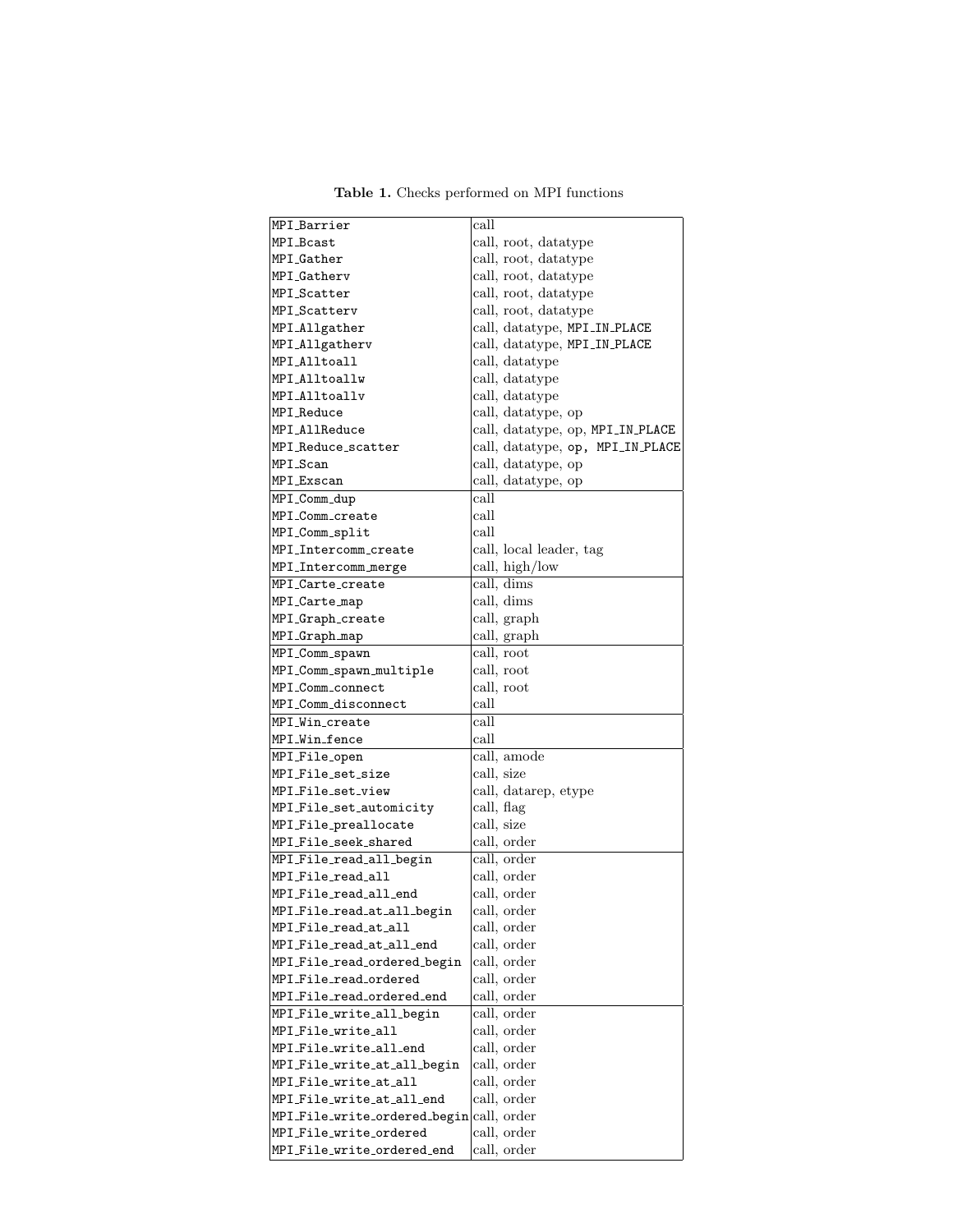pure profiling library. This precludes us from doing some MPI-implementationdependent checks that are provided in the NEC implementation, but allows our library to be used with any MPI implementation. In this paper we also present some performance tests, showing that the overhead, even of our unoptimized version, is acceptable. Finally, the library described here is freely available.

## 3 Implementation

In this section we describe our implementation of the datatype signature matching presented in [3]. We also show how we use datatype signatures in coordination with other checks on collective operation arguments.

#### 3.1 Datatype Signature Matching

An MPI datatype signature for n different datatypes  $type_i$  is defined to ignore the relative displacement among the datatypes as follows [6]:

$$
Typesig = \{type_1, type_2, \dots, type_n\}.
$$
\n<sup>(1)</sup>

A datatype hashing mechanism was proposed in [3] to allow efficient comparison of datatype signature over any MPI collective call. Essentially, it involves comparison of a tuple  $(\alpha, n)$ , where  $\alpha$  is the hash value and n is the total number of basic predefined datatypes contained in it. A tuple of form  $(\alpha, 1)$  is assigned for each basic MPI predefined datatype (e.g. MPI\_INT), where  $\alpha$  is some chosen hash value. The tuple for an MPI derived datatype consisting of  $n$  basic predefined datatypes  $(\alpha, 1)$  becomes  $(\alpha, n)$ . The combined tuple of any two MPI derived datatypes,  $(\alpha, n)$  and  $(\beta, m)$ , is computed based on the hashing function:

$$
(\alpha, n) \oplus (\beta, m) \equiv (\alpha \wedge (\beta \triangleleft n), n + m), \tag{2}
$$

where  $\wedge$  is the bitwise exclusive or (xor) operator,  $\triangleleft$  is the circular left shift operator, and  $+$  is the integer addition operator. The noncommutative nature of the operator  $\oplus$  in equation (2) guarantees the ordered requirement in datatype signature definition [1].

One of the obvious potential hash collisions is caused by the  $\triangleleft$  operator's circular shift by 1 bit. Let us say there are four basic predefined datatypes identified by tuples  $(\alpha, 1)$ ,  $(\beta, 1)$ ,  $(\gamma, 1)$ , and  $(\lambda, 1)$  and that  $\alpha = \lambda \triangleleft 1$  and  $\gamma = \beta \triangleleft 1$ . For  $n = m = 1$  in equation (2), we have

$$
(\alpha, 1) \oplus (\beta, 1) \equiv (\alpha \wedge (\beta \triangleleft 1), 2)
$$
  
\n
$$
\equiv ((\beta \triangleleft 1) \wedge \alpha, 2)
$$
  
\n
$$
\equiv (\gamma \wedge (\lambda \triangleleft 1), 2)
$$
  
\n
$$
\equiv (\gamma, 1) \oplus (\lambda, 1),
$$
\n(3)

If the hash values for all basic predefined datatypes are assigned consecutive integers, there will be roughly a 25 percent collision rate as indicated by equation (3). The simplest solution for avoiding this problem is to choose consecutive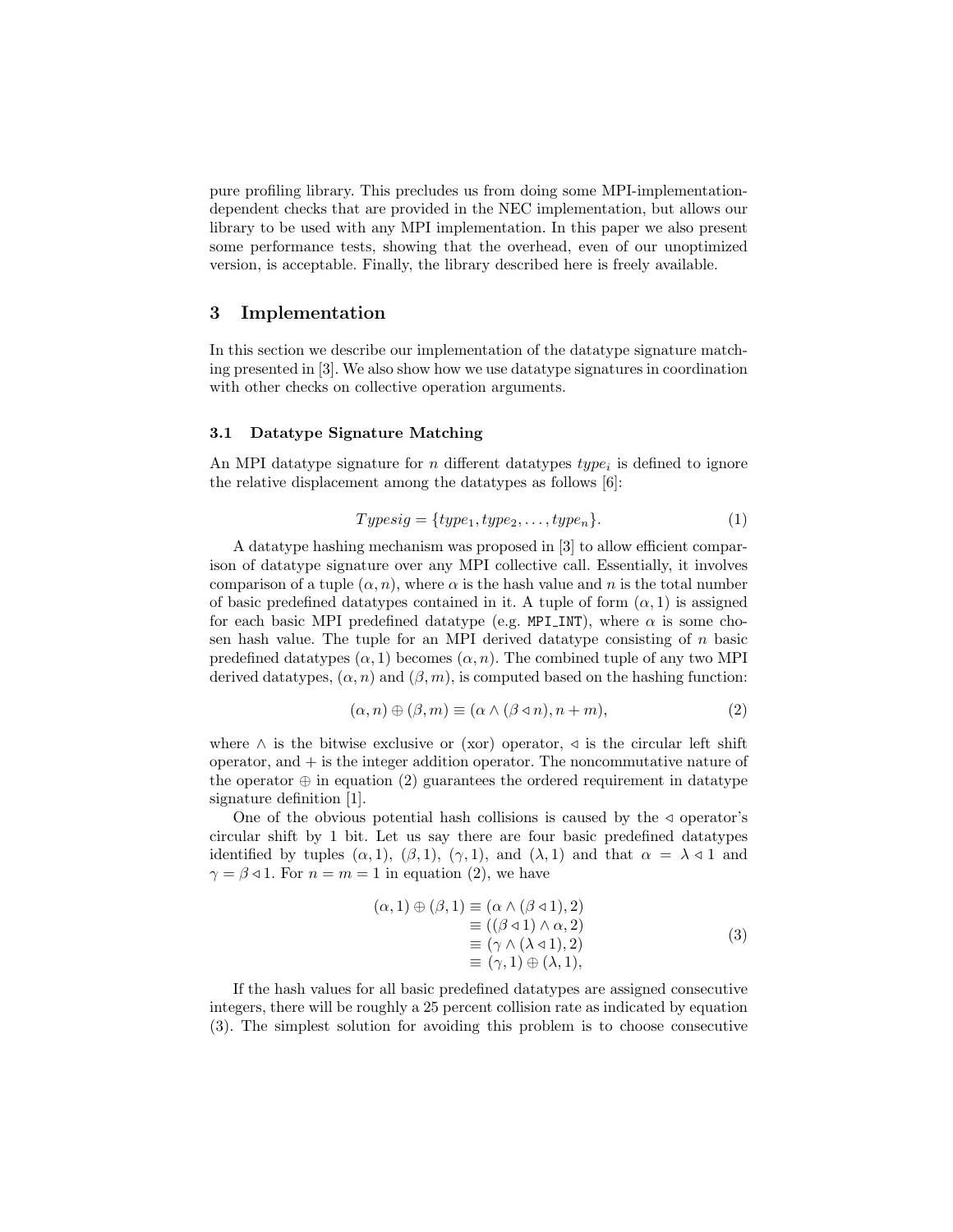odd integers for all the basic predefined datatypes. Also, there are composite predefined datatypes in the MPI standard (e.g.,  $MPI$ **FLOAT** $INT$ ), whose hash values are chosen according to equation (2) such that

 $MPI\_FLOAT\_INT = MPI\_FLOAT \oplus MPI\_INT$ 

The tuples for MPI UB and MPI LB are assigned  $(0, 0)$ , so they are essentially ignored. MPI PACKED is a special case, as described in [3].

More complicated derived datatypes are decoded by using MPI\_Type\_get\_envelope() and MPI Type get content() and their hashed tuple computed during the process.

#### 3.2 Collective Datatype Checking

Because of the different comunication patterns and the different specifications of the send and receive datatypes in various MPI collective calls, a uniform method of collective datatype checking is not attainable. Hence five different procedures are used to validate the datatype consistency of the collectives. The goal here is to provide error messages at the process where the erroneous argument has been passed. To achieve that goal, we tailor each procedure to match the communication pattern of the profiled collective call. For convenience, each procedure is named by one of the MPI collective routines being profiled.

#### Collective Scatter Check

.

- 1. At the root, compute the sender's datatype hash tuple.
- 2. Use PMPI Bcast() to broadcast the hash tuple from the root to other processes.
- 3. At each process, compute the receiver's datatype hash tuple locally and compare it to the hash tuple received from the root.

A special case of the collective scatter check is when the sender's datatype signature is the same as the receiver's. This special case can be refered to as a collective bcast check. It is used in the profiled version of MPI\_Bcast(), MPI\_Reduce(), MPI Allreduce(), MPI Reduce scatter(), MPI Scan(), and MPI Exscan().

The general collective scatter check is used in the profiled version of MPI Gather() and MPI\_Scatter().

#### Collective Scatterv Check

- 1. At the root, compute the vector of the sender's datatype hash tuples.
- 2. Use PMPI Scatter() to broadcast the vector of hash tuples from the root to the corresponding process in the communicator.
- 3. At each process, compute the receiver's datatype hash tuple locally and compare it to the hash tuple received from the root.

The collective scatterv check is used in the profiled version of MPI Gatherv() and MPI Scatterv().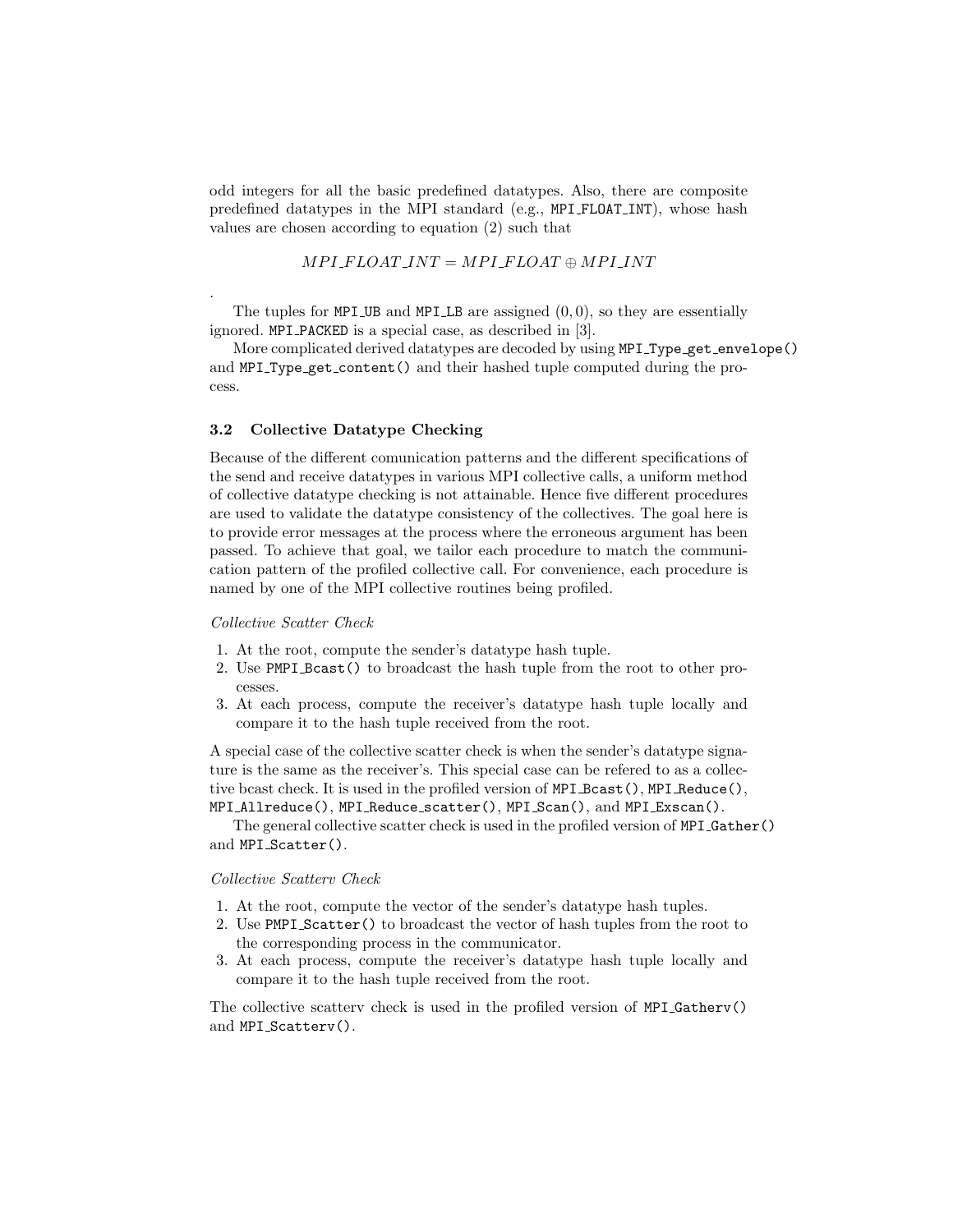#### Collective Allgather Check

- 1. At each process, compute the sender's datatype hash tuple.
- 2. Use PMPI Allgather() to gather other senders' datatype hash tuples as a local hash tuple vector.
- 3. At each process, compute the receiver's datatype hash tuple locally, and compare it to each element of the hash tuple vector received.

The collective allgather check is used in the profiled version of MPI Allgather() and MPI Alltoall().

Collective Allgatherv Check

- 1. At each process, compute the sender's datatype hash tuple.
- 2. Use PMPI Allgather() to gather other senders' datatype hash tuples as a local hash tuple vector.
- 3. At each process, compute the vector of the receiver's datatype hash tuples locally, and compare this local hash tuple vector to the hash tuple vector received element by element.

The collective allgatherv check is used in the profiled version of MPI Allgatherv().

#### Collective Alltoallv/Alltoallw Check

- 1. At each process, compute the vector of the sender's datatype hash tuples.
- 2. Use PMPI Alltoall() to gather other senders' datatype hash tuples as a local hash tuple vector.
- 3. At each process, compute the vector of the receiver's datatype hash tuples locally, and compare this local hash tuple vector to the hash tuple vector received element by element.

The difference between collective alltoallv and collective alltoallw checks is that alltoallw is more general than alltoallv; in other words, alltoallw accepts a vector of MPI Datatype in both the sender and receiver.

The collective alltoally check is used in the profiled version of MPI\_Alltoally(), and the collective alltoallw check is used in the profiled version of MPI\_Alltoallw().

#### 3.3 Example Output

In this section we illustrate what the user sees (on stderr) when a collective call is invoked incorrectly.

Example 1. In this example, run with five processes, all but the last process call MPI Bcast; the last process calls MPI Barrier.

```
aborting job:
Fatal error in MPI_Comm_call_errhandler:
VALIDATE BARRIER (Rank 4) --> Collective call (BARRIER) is Inconsistent with Rank 0's (BCAST).
rank 4 in job 204 ilsig.mcs.anl.gov_32779 caused collective abort of all ranks
 exit status of rank 4: return code 13
```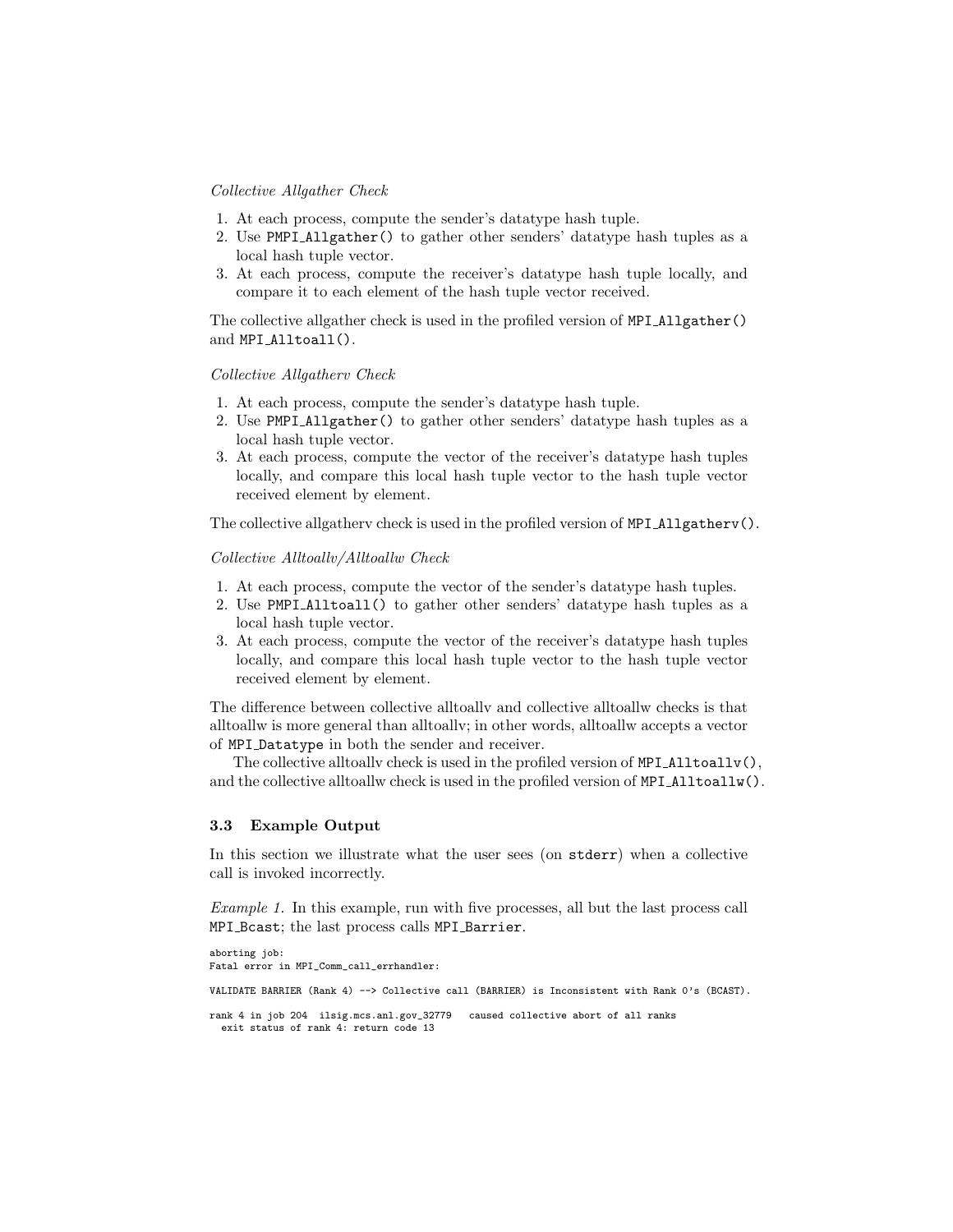Example 2. In this example, run with five processes, all but the last process give MPI CHAR; but the last process gives MPI INT.

aborting job: Fatal error in MPI\_Comm\_call\_errhandler:

VALIDATE BCAST (Rank 4) --> Datatype Signature used is Inconsistent with Rank 0s.

rank 4 in job 205 ilsig.mcs.anl.gov\_32779 caused collective abort of all ranks exit status of rank 4: return code 13

Example 3. In this example, run with five processes, all but the last process use 0 as the root parameter; the last process uses its rank.

aborting job: Fatal error in MPI\_Comm\_call\_errhandler:

VALIDATE BCAST (Rank 4) --> Root Parameter (4) is inconsistent with rank 0 (0)

rank 4 in job 207 ilsig.mcs.anl.gov\_32779 caused collective abort of all ranks exit status of rank 4: return code 13

### 4 Experiences

Here we describe our experiences with the collective error checking profiling library in the areas of usage, porting, and performance.

After preliminary debugging tests gave us some confidence that hte library was functioning correctly, we applied it to the collective part of the MPICH2 test suite. This set of tests consists of approximately 70 programs, many of which carry out multiple tests, that test the MPI-1 and MPI-2 Standard compliance for MPICH2. We were surprised (and strangely satisfied, although simultaneously embarrassed) to find an error in one of our test programs. One case in one test expected a datatype of one MPI INT to match a vector of sizeof(int) MPI BYTEs. This is incorrect, although MPICH2 allowed the program to execute.

To test a real application, we linked FLASH [5], a large astrophysics application utilizing many collective operations, with the profiling library and ran one of its model problems. In this case no errors were found.

A profiling library should be automatically portable among MPI implementations. The library we describe here was developed under MPICH2. To check for portability and to obtain separate performance measurements, we also used it in conjunction with IBM's MPI for BlueGene/L [1], without encountering any problems.

We carried out performance tests on two platforms. On BlueGene/L, the collective and datatype checking library and the test codes were compiled with xlc with  $-03$  and linked with IBM's MPI implementation available on BlueGene/L.

The performance of the collective and datatype checking library of a 32 process job is listed in Table 2, where each test case is linked with and without the collective and datatype checking library.

Similarly on a IA32 Linux cluster, the collective and datatype checking library and the test codes were compiled with gcc with -O3 and linked with MPICH2- 1.0.1. The performance results of the library are tabulated in Table 3.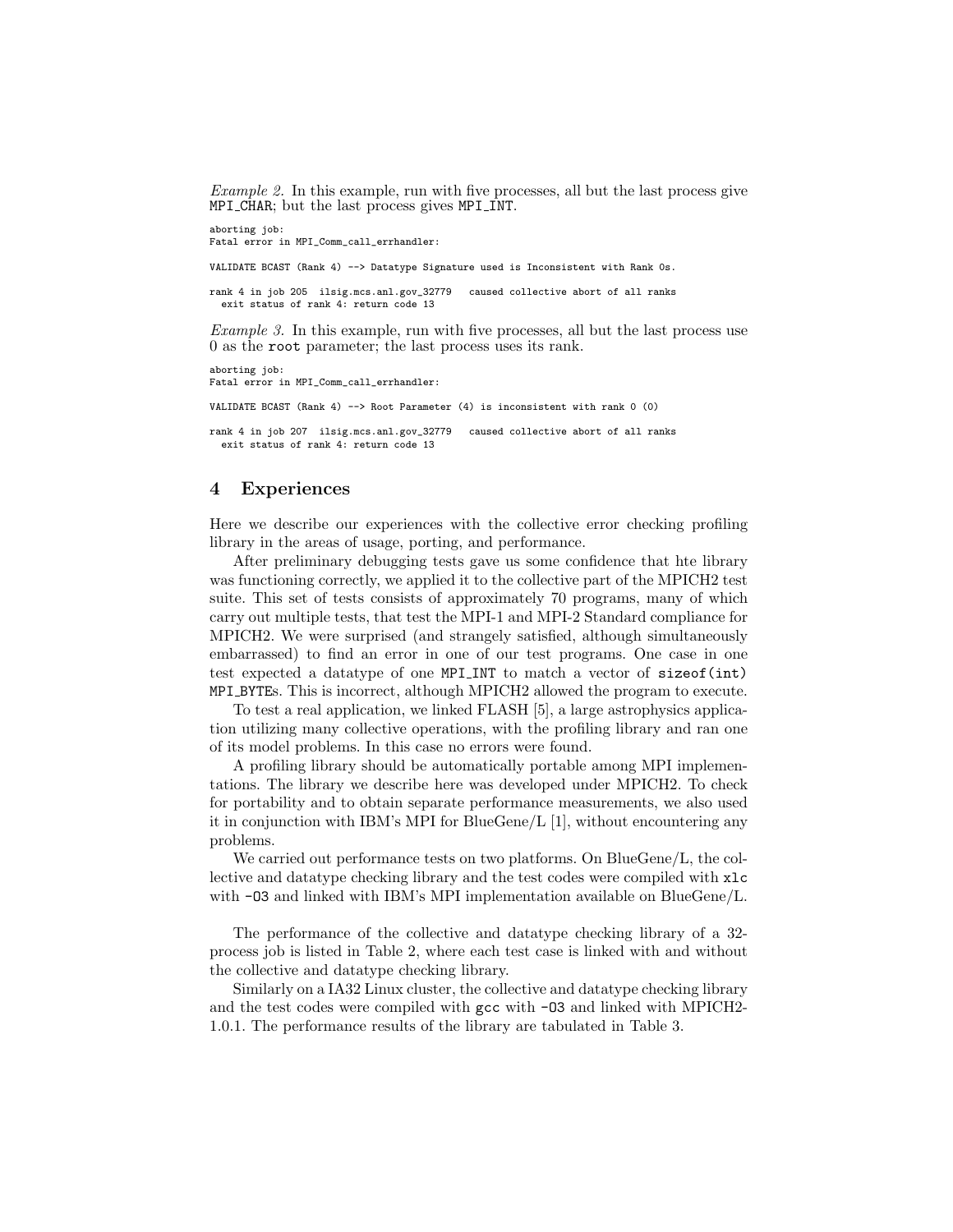Table 2. The maximum time taken (in seconds) among all the processes in a 32 process job on BlueGene/L. Count is the number of MPI Doubles in the datatype, and  $N_{itr}$  refers to the number of times the MPI collective routine was called in the test. The underlined digits indicates that the corresponding digit could be less in one of the processes involved.

| Test Name            | $\vert \text{count} \times N_{itr} \vert$ |          | No CollChk With CollChk |
|----------------------|-------------------------------------------|----------|-------------------------|
| MPI_Bcast            | $1\times10$                               | 0.000269 | 0.002880                |
| MPI_Bcast            | $1K \times 10$                            | 0.000505 | 0.003861                |
| MPI_Bcast            | $128K \times 10$                          | 0.031426 | 0.135138                |
| <b>MPI_Allreduce</b> | $1\times1$                                | 0.000039 | 0.000318                |
| MPI_Allreduce        | $1K \times 1$                             | 0.000233 | 0.000586                |
| MPI_Allreduce        | $128K \times 1$                           | 0.022263 | 0.032420                |
| MPLAlltoally         | $1\times1$                                | 0.000043 | 0.000252                |
| MPI_Alltoallv        | $1K \times 1$                             | 0.000168 | 0.000540                |
| MPI_Alltoally        | $128K \times 1$                           | 0.015357 | 0.035828                |

Table 3. The maximum time taken (in seconds) on a 8-process job on Jazz, an IA32 Linux cluster. Count is the number of MPI Double in the datatype, and  $N_{itr}$  refers to the number of times the MPI collective routine has been called in the test.

| Test Name           | $\text{count} \times N_{itr}$ |          | No CollChk With CollChk |
|---------------------|-------------------------------|----------|-------------------------|
| MPI_Bcast           | $1\times10$                   | 0.034332 | 0.093795                |
| MPI_Bcast           | $1K \times 10$                | 0.022218 | 0.069825                |
| MPI_Bcast           | $128K \times 10$              | 1.704995 | 1.730708                |
| MPI_Allreduce       | $1 \times 1$                  | 0.000423 | 0.006863                |
| MPI_Allreduce       | $1K \times 1$                 | 0.003896 | 0.005795                |
| MPI_Allreduce       | $128K \times 1$               | 0.233541 | 0.236214                |
| MPI_Alltoally       | $1\times1$                    | 0.000320 | 0.009682                |
| <b>MPLAlltoally</b> | $1K \times 1$                 | 0.002415 | 0.003593                |
| MPI_Alltoally       | $128K \times 1$               | 0.271676 | 0.355068                |

Both Tables 2 and 3 indicate that the cost of the collective and datatype checking library diminishes as the size of the datatype increases. The cost of collective checking can be significant when the datatype size is small. One would like the performance of such a library to be good enough that it is convenient to use and does not affect the general behavior of the application it is being applied to. On the other hand, performance is not absolutely critical, since it is basically a debug-time tool and is likely not to be used when the application is in production. Our implementation at this stage does still present a number of opportunities for optimization, but we have found it highly usable.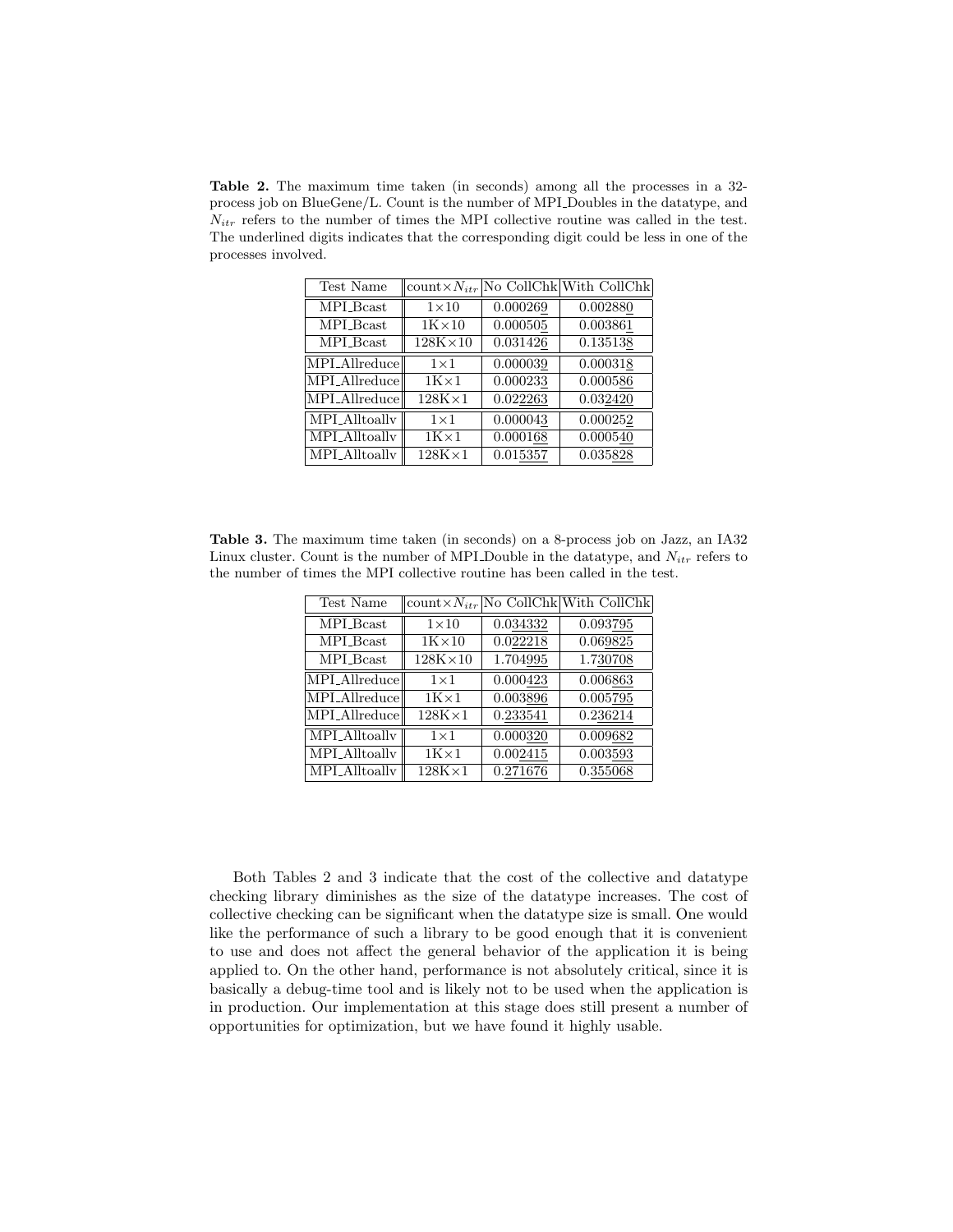# 5 Summary

We have presented an effective technique to safeguard users from making easyto-make but hard-to-find mistakes that often lead to deadlock, incorrect results, or worse. The technique is portable and available for all MPI implementations. We have also presented a method for checking datatype signatures in collective operations. We intend to extend the datatype hashing mechanism to point-topoint operations as well.

This profiling library is freely available as part of MPICH2 [4] in the MPE subdirectory, along with other profiling libraries.

# References

- 1. G. Alm´asi, C. Archer, J. G. Casta nos, M. Gupta, X. Martorell, J. E. Moreira, W. D. Gropp, S. Rus, and B. Toonen. MPI on BlueGene/L: Designing an efficient general purpose messaging solution for a large cellular system. In Jack Dongarra, Domenico Laforenza, and Salvatore Orlando, editors, Recent Advances in Parallel Virtual Machine and Message Passing Interface, number LNCS2840 in Lecture Notes in Computer Science, pages 352–361. Springer Verlag, 2003.
- 2. William Gropp, Steven Huss-Lederman, Andrew Lumsdaine, Ewing Lusk, Bill Nitzberg, William Saphir, and Marc Snir. MPI—The Complete Reference: Volume 2, The MPI-2 Extensions. MIT Press, Cambridge, MA, 1998.
- 3. William D. Gropp. Runtime checking of datatype signatures in MPI. In Jack Dongarra, Peter Kacsuk, and Norbert Podhorszki, editors, Recent Advances in Parallel Virutal Machine and Message Passing Interface, number 1908 in Springer Lecture Notes in Computer Science, pages 160–167, September 2000.
- 4. MPICH2 Web page. http://www.mcs.anl.gov/mpi/mpich2.
- 5. R. Rosner, A. Calder, J. Dursi, B. Fryxell, D. Q. Lamb, J. C. Niemeyer, K. Olson, P. Ricker, F. X. Timmes, J. W. Truran, H. Tufo, Y. Young, M. Zingale, E. Lusk, and R. Stevens. Flash code: Studying astrophysical thermonuclear flashes. Computing in Science and Engineering, 2(2):33, 2000.
- 6. Marc Snir, Steve W. Otto, Steven Huss-Lederman, David W. Walker, and Jack Dongarra. MPI—The Complete Reference: Volume 1, The MPI Core, 2nd edition. MIT Press, Cambridge, MA, 1998.
- 7. Jesper Larsson Träff and Joachim Worringen. Verifying collective MPI calls. (submitted).